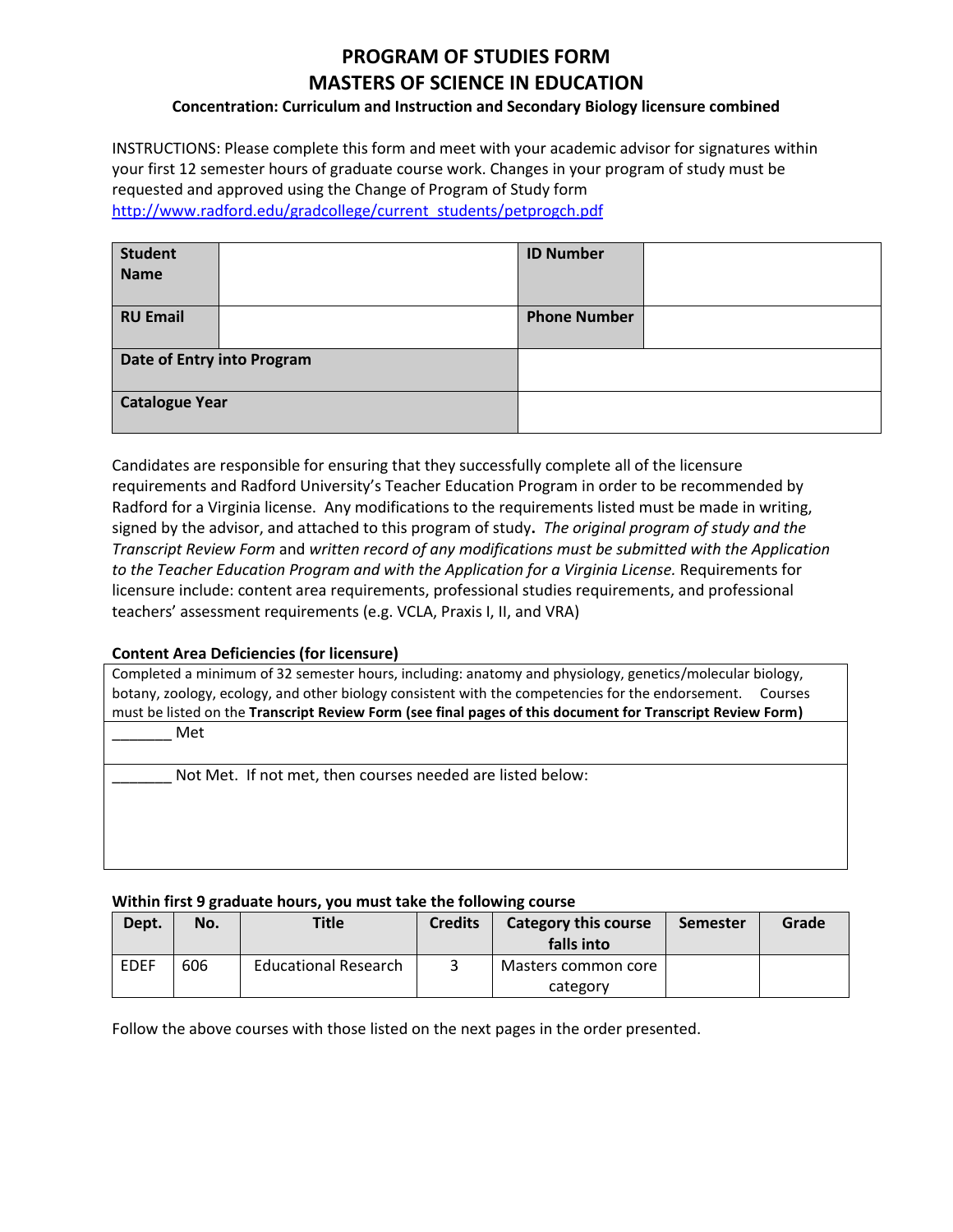| <b>Courses</b>                                                               | <b>Credits</b> | <b>Category this course</b><br>falls into           | <b>Semester</b> | Grade |
|------------------------------------------------------------------------------|----------------|-----------------------------------------------------|-----------------|-------|
| <b>EDEF 600 Child and Adolescent</b><br>Development                          | 3              | licensure                                           |                 |       |
| <b>EDEF 607 Foundations of Education</b>                                     | 3              | Masters common core<br>category                     |                 |       |
| EDSP 504 Introduction to Special<br><b>Education for Secondary Educators</b> | 3              | <b>Masters Special</b><br><b>Education category</b> |                 |       |

**Admission the Teacher Education Program is a prerequisite to register for all of the following courses. Requirements for admission include: completion of the application form; documentation of 50 hours of observation/participation with learners; 2.75 GPA over all college work and over all work at RU and over professional studies courses; passing scores on Praxis I (or 1100 or more on SAT), Praxis II, and the Virginia Communication and Literacy Assessment (VCLA). See Field Experiences Office, PH113.**

| EDRD 630 Teaching Reading in the<br><b>Content Areas</b>                                     | 3 | <b>Masters Reading</b><br>category                            |  |
|----------------------------------------------------------------------------------------------|---|---------------------------------------------------------------|--|
| <b>EDET 620 Educational Technology:</b><br>Applications, Applied Research and<br>Integration | 3 | Masters common core<br>course                                 |  |
| <b>EDUC 506 Teaching and Learning</b><br>Science                                             | 3 | Masters Teaching and<br>Curriculum<br>Development<br>category |  |
| EDUC 639 field experience- Grades 6-12                                                       | 3 | licensure                                                     |  |
| EDUC 640 Internship in Teaching<br>(student teaching)                                        | 6 | Masters elective<br>category (all 6 credits)                  |  |

#### **Continued on next page**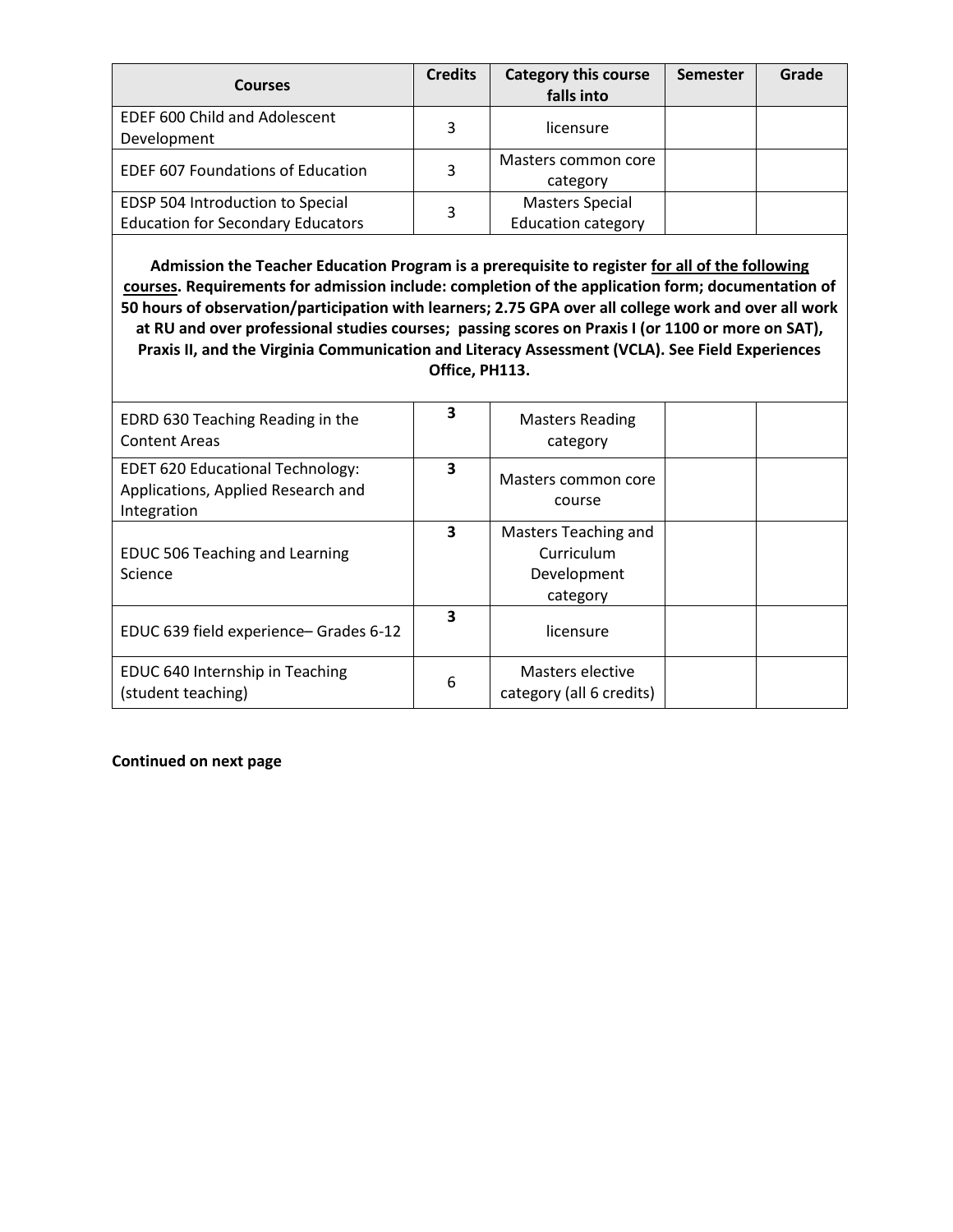## **Additional courses needed to finish the Masters**

| Dept.       | No. | <b>Title</b>            | <b>Credits</b> | <b>Category this course</b> | Semester | Grade |
|-------------|-----|-------------------------|----------------|-----------------------------|----------|-------|
|             |     |                         |                | falls into                  |          |       |
| <b>EDUC</b> | 670 | Multicultural           | 3              | Masters common              |          |       |
|             |     | Perspectives            |                | core category               |          |       |
|             |     | Student chooses class   | 3              | Masters Assessment          |          |       |
|             |     | from approved list of   |                | and Evaluation              |          |       |
|             |     | options in consultation |                | category                    |          |       |
|             |     | with advisor            |                |                             |          |       |
|             |     |                         |                |                             |          |       |
|             |     |                         |                |                             |          |       |
|             |     | Choice:                 |                |                             |          |       |
|             |     |                         |                |                             |          |       |

**Additional Requirements:** Comprehensive examinations (written product choice and oral feedback meeting)

| <b>Expected Semester of Graduation?</b>                                                                                                                                                                                        |                               |  |
|--------------------------------------------------------------------------------------------------------------------------------------------------------------------------------------------------------------------------------|-------------------------------|--|
|                                                                                                                                                                                                                                | Date: _____________________   |  |
|                                                                                                                                                                                                                                | Date: ______________________  |  |
| Program Coordinator Signature: Note that the contract of the contract of the contract of the contract of the contract of the contract of the contract of the contract of the contract of the contract of the contract of the c | Date: _______________________ |  |
| Dean, Graduate College Signature: Nearly School and School and School and School and School and School and School and School and School and School and School and School and School and School and School and School and Schoo | Date:                         |  |